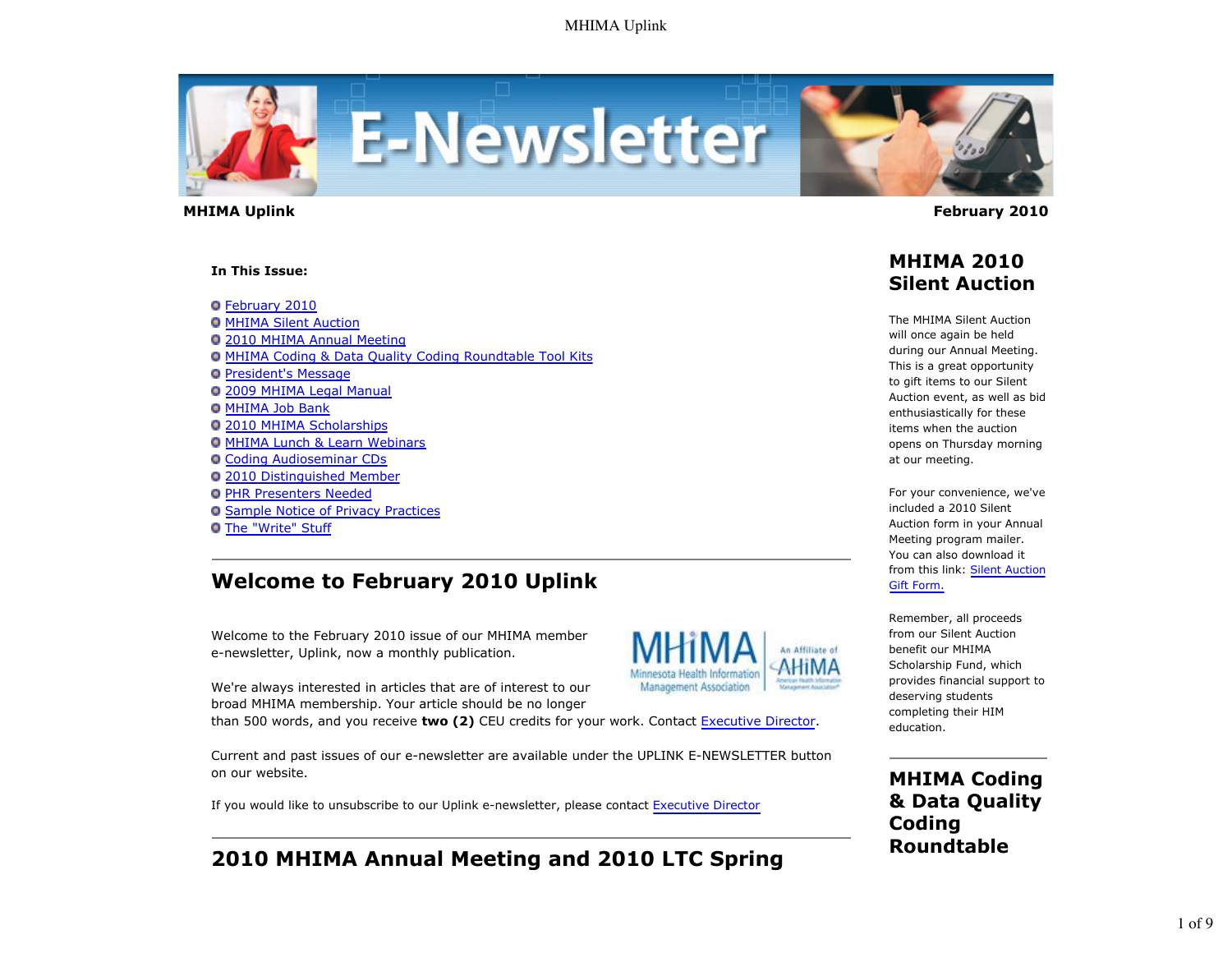# **Meeting**



Our 75th Annual Meeting and Educational Conference is less than 3 months away. Come join us as we "Celebrate Our Past; Lead Into the Future" during this special diamond anniversary of our state association at the Northland Inn April 28-30, 2010.

To view or download the MHIMA Annual Meeting program of events, Click Here.

To register as a MHIMA Annual Meeting participant, Click Here.

This year we welcome the AHIMA LTC Practice Council to its Spring Meeting, held in conjunction with our annual meeting at Northland Inn on April 28-29. This meeting is packed full of relevant information for anyone working in LTC and is open to AHIMA/MHIMA members as well as nonmembers.

To view or download the LTC program of events, Click Here.

To register as a LTC meeting participant, Click Here.

## **President's Message**

Steph Luthi-Terry

February seems to be starting out as the month of anticipation of regulatory changes. While Punxsutawney Phil has seen his shadow, leaving us to anticipate warm breezes and tulips poking through the soil, we are also anticipating recovery audit contractors (RACs), anticipating compliance with new ARRA regulations and anticipating the 2010 legislative session start.

While Minnesota has not yet received any RAC complex demand letters, HCPro, an on-line newsletter, identified that some 20% of providers have

received requests with additional demand letters and complex review requests (source: hcpro.com) Both Connolly and HDI contractors are active with issuing demand letters in Florida and Montana, respectively.

If you have not yet seen the most recent update from CMS posted on January 28, 2010, please take time to review this. CMS has modified the FY2010 Additional Documentation Request (ADR) Limits and has expanded the scope of the rule to include all institutional providers. The change in the rule applies to all physicians, other providers and DME suppliers. The new information indicates additional demand letters will remained capped at 200 per 45 days for all providers/suppliers.



# **Tool Kits**

The MHIMA Coding & Data Quality Committee has created several toolkits for use by MHIMA members to support coding education and discussion in your facilities and at your regional meetings. There is a general "Do It Yourself" PowerPoint tool kit giving you the guidelines to set up a coding roundtable.

Additional tool kits on specific topics that have been developed to-date include Interventional Radiology, E&M, Heart Failure, **newly updated Present on Admission (POA) and Aftercare vs Follow Up.**

All are available on the Coding and Data Quality button on the MHIMA website. Watch for additional toolkits as they are developed!

And a reminder about your general coding questions: You are encouraged to use AHIMA's Coding CoPs for coding related questions. There is a general coding CoP community for coders as well as several for specific coding areas. These CoPs are a great resource for submitting coding questions and participating in the discussion threads surrounding the questions of others. To participate in these CoPs, Click Here.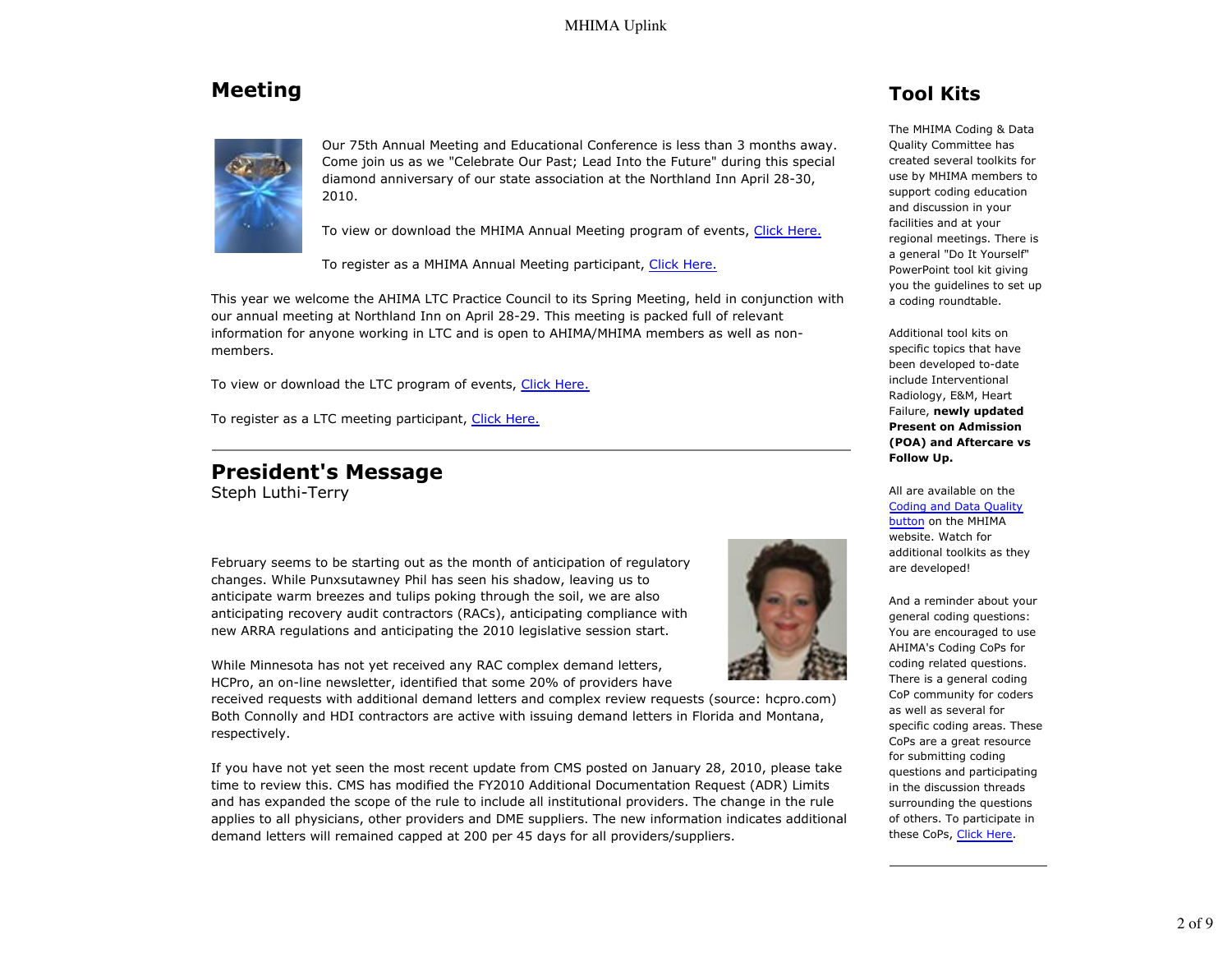Effective FY April-September 2010, providers/suppliers who bill in excess of 100,000 claims to Medicare, across all claims processing contractors, would be capped at 300 additional demand requests per 45 day period. Limits apply per defined organizational campus and not per the National Provider Identifier (NPI). CMS defines a campus on providers' Tax ID Numbers plus the first three numbers of the ZIP code where those provider entities are physically located.

Organizations which have DME components (durable medical equipment) should be aware of the RAC issues which will impact them. According to Brad Anderson, Allina Hospital and Clinic's HOME Business Manager, thorough documentation related to wheelchair, oxygen and CPAP includes orders and justification of service as a requirement, and likely will include follow-up orders and assessment of need documentation by the ordering physician. Watching CERT review trends is likely a good indicator of what RAC complex reviews will focus on. Potential complex reviews will be comprehensive in nature that will span the scope of the patient care continuum.

On February 17, 2010 there are some new ARRA regulations that take effect. These regulations concern a) patient requests for non-disclosure of information to payers when the patient requests, and b) to provide information in an electronic format if the patient requests (164.524 of title 45, Code of Federal Regulations). Both of these requirements create unique and difficult operational work process analysis. In the case of the non-disclosure requirement, it applies to patients who make the request known at the time of registration AND pay for the service in full. It doesn't apply if the patient requests this at some later date (then the standard HIPAA process for restriction/revocation of consent would apply).

The difficulty with this standard in an EMR is there are many pieces of longitudinal information that populate various components of the patient record. Many EMR vendors do not restrict longitudinal information because it is not supportive of patient safety concerns. With regard to the provision of a request in electronic format, if requested, the organization must have the capability to do this. Your organization will need to define "what" electronic process can be accommodated.

The standard also indicates a copy charge structure which indicates "cost of labor", which is different than the MN allowable charges for retrieval and per page fee. Your organization will need to determine and document your charge structure.

And finally, the Minnesota legislative session starts on February 5, 2010. This will be a very busy legislative session with many budget restrictions, health care reform, GAMC reductions, education, and of course MHIMA's interest in SF 857 regarding proposed copy fee changes.

MHIMA continues to work closely with MHA and other organizations to address the issues raised and continued dialogue with Senate and House members regarding SF 857. There are many different committees where this legislation could be included and we need to be diligent in our review of committee action in both the Senate and the House. As has been previously noted, hospitals, nursing homes, clinics and others have significant concerns with the proposed reductions in the retrieval and per page fee structure changing.

Education of your local leaders and health care leaders is important in order to understand the complexity of patient information disclosure. Misunderstanding is common regarding the ease of use

## **2009 MHIMA Legal Resource Manual**

The 2009 Legal Resource Manual is now available



for purchase! The Manual is a complete update of the 2007 version and includes the laws and rules that address the majority of issues that may arise with respect to health information practice. There are many new updates in every chapter. As one member states, "This is truly a valuable resource for anyone that works with health care." It's a compilation of best practices and experience of HIM professionals and the facilities they represent in Minnesota and has had legal review.

**There will not be an update to the Legal Manual in 2010. The next full update is planned for the Spring of 2011. In the interim, significant changes in topics in the Manual will be posted on our website under the Legislative Updates button.**

All HIM Departments should have this Manual. It's available on CD only and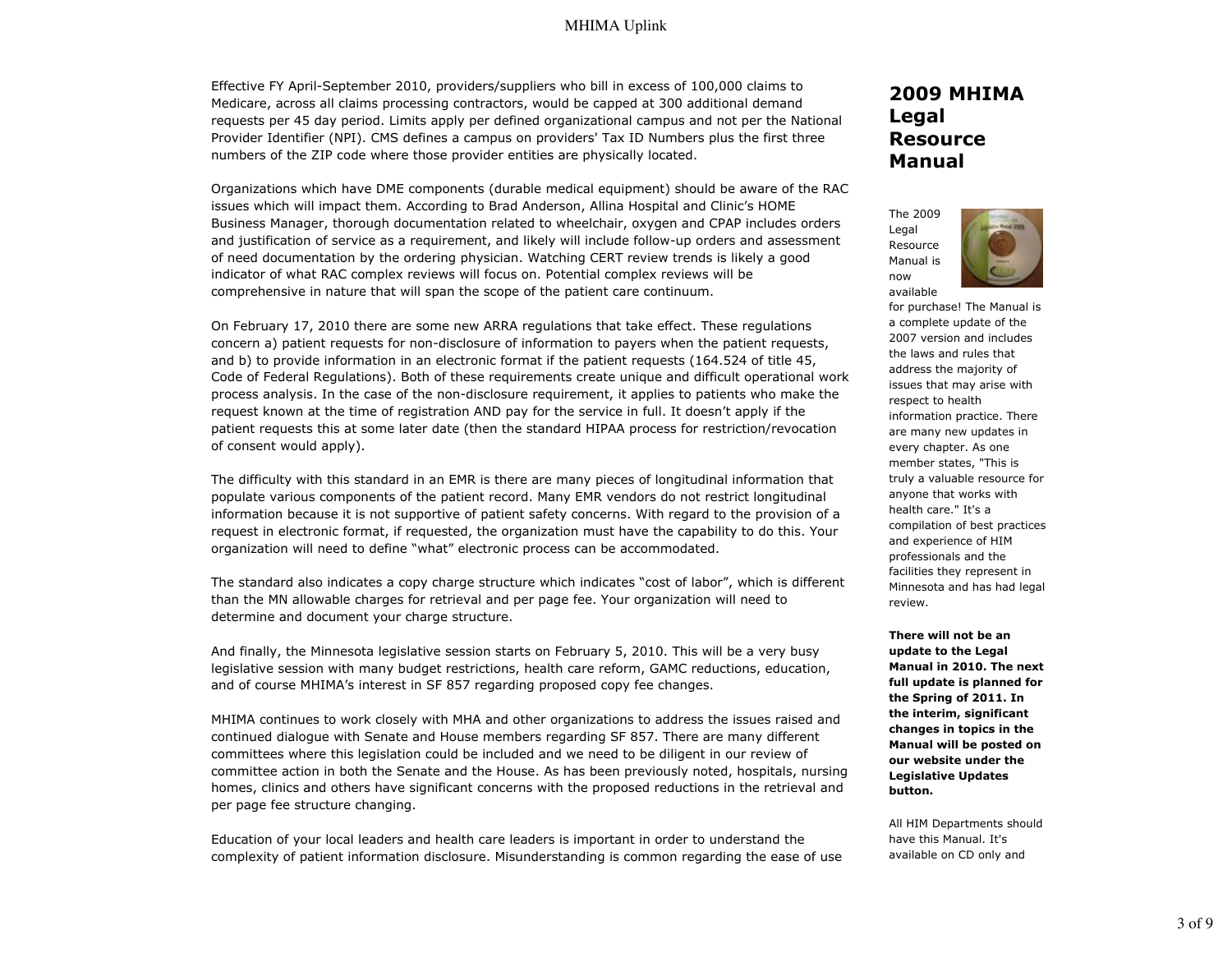of an EMR. An EMR has actually made internal review prior to disclosure more time consuming. And, many organizations have multiple patient indexes that exist in multiple legacy systems and card index; records maintained in a variety of media/hybrid forms that may be stored on-site and off-site, decentralized HIM departments as well as a variety of different access points for patients to request and receive information. Managing information and data has become much more complex in 2010 than it was in 1992 when the original assessment of time and effort to retrieve and provide a copy of a medical record was established.

Looking forward, the 2010 annual MHIMA meeting is rapidly approaching. Our annual meeting will be April 28-30 at the Northland Inn, Brooklyn Park, MN. Concurrent with the annual meeting is a jointly sponsored long term care conference on April 29 and 30. The annual meeting education committee has once again, put together an outstanding program. Please see the MHIMA website for on-line (or downloadable) registration. Early registration is open through March 29, 2010. I hope to see you there!

# **2010 MHIMA Scholarship Applications Now Open**



MHIMA is once again offering scholarships to Minnesota residents, or AHIMA members with MN designated as their state affiliation, who are enrolled in an in-state or out-of-state HIM program. The number of scholarships awarded and the award amounts will be determined based on funding availability.

Applicants must have completed 50% of one of the following programs:

- Accredited Health Information Technology or Health Information Management program
- Graduate program related to HIM in a college or university accredited by a nationally recognized accrediting agency
- Coding Certificate program
- AHIMA Coding Basics Interactive Campus program

Applicants must also have a cumulative GPA of 3.0 (out of 4.0) and be a member of AHIMA.

#### APPLICATION PROCESS

Applicants are required to submit the following information:

Completed Scholarship Application

Verification Form from Program Director, verifying that student is in their last year and is expected to graduate

- One letter of recommendation from a faculty advisor, faculty member or mentor
- An official school transcript of grades indicating cumulative GPA
- Completion of an essay: 300-700 words, titled "How I Will Use This Degree to Advance the HIM Profession"

can be purchased from the MHIMA website's main page. Order your manual today!

## **MHIMA Job Bank**

Are you seeking a job? Are you an employer looking for a potential employee? Is your facility looking for someone with a skill set of MHIMA members? Be sure to check out the MHIMA Job Bank Network on our website. Here, you'll find information about registering as a "Job Seeker" or as an "Employer". New positions are posted frequently, so check us out often!

**Job Seekers:** There is no fee to register.

**Employers:** Job posting fees are very reasonable and reach all of our MHIMA membership. E-blasts of job announcements are also available.

Click Here to visit the MHIMA Job Bank.

## **Coding Audioseminar CDs Available**

**Looking for CEU opportunities at low cost?** Consider the MHIMA coding audioseminar rental

Please refer to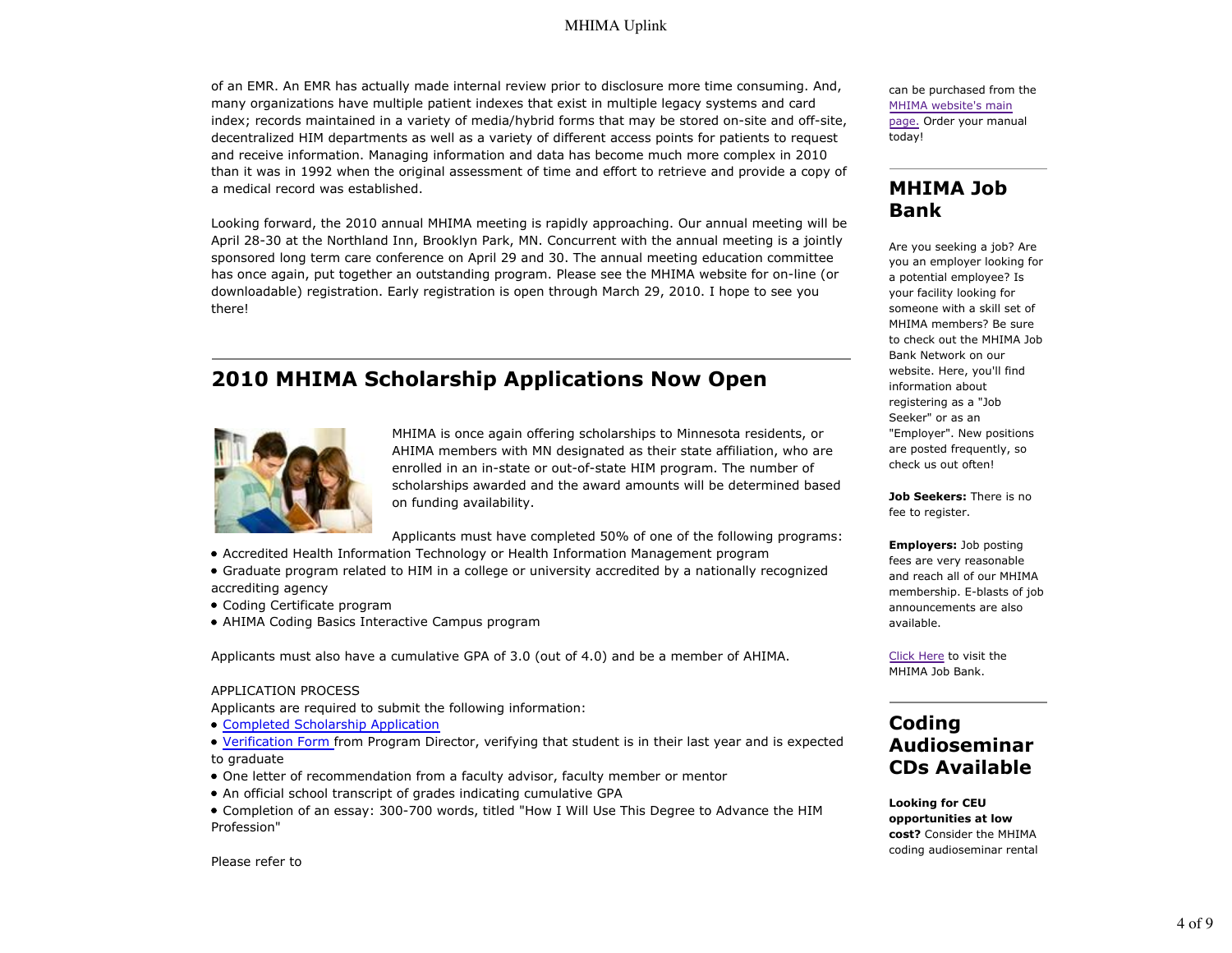#### Scholarship Guidelines for further information.

The scholarships will be awarded on April 29, 2010, at the MHIMA Annual Meeting at the Northland Inn, Brooklyn Park. Winning essays will be published in the June 2010 MHIMA Uplink. **Completed application materials including essays must be received no later than February 26, 2010 and should be mailed to:**

MHIMA Executive Director PO Box 16246 Duluth MN 55816-0246

# **Lunch & Learn Webinars MHIMA Audioconference/Webinar Education**



MHIMA continues its audioconference/webinar series! Dial directly into these live presentations from your work environment. No travel required! Fit as many colleagues as you can into a room with a speaker phone and an internet connection. Your call is a toll-free number.

All sessions are from 12 noon to 1 pm and earn one (1) CEU for each attendee at each connection location. The registration fee of \$49 for MHIMA/AHIMA members (\$89 non-members) covers all the staff you can invite on one phone line/internet connection. Multiple phone lines require a separate registration for each line.

The next webinar topic and date:

**"Get Ready...Get Sets...Code!, a webinar on ICD-10, on Thursday, March 25, 2010, at 12 noon.** Presenter is Gina Sanvik, RHIA, Product Manager, HIM Solutions, for QuadraMed.

**Registration Deadline:** All registrations must be received in our office by 5 pm on March 19, 2010.

To download the ICD-10 Coding webinar flyer, Click Here.

To register securely online for this webinar, Click Here and select the ICD-10 webinar.

Four days prior to the program, you'll receive an email containing instructions on how to download the presentation material for the conference, the codes to access the website and the conference call, and CEU information for everyone attending at your site.

Cancellation: Registration fees, less a \$15 cancellation fee, are refundable if notice is received five (5) working days before the program date.

An Update on the February 5, 2010 **"Getting Practical with Critical Access Hospitals"** webinar: the presentation will be available for a limited time for viewing, at no charge, for those members who library. We have several CDs available and each is worth 2 CEUs. Here are some of the comments from folks who have rented the CDs:

Coding Interventional Radiology Services: "excellent preentation"

Coding for Cardiovascular Procedures: "excellent discussion with pertinent, helpful Q&A"

Coding Kidney Disease & Treatment: "helpful; well presented"

Coding for Diabetes: "excellent presentation with great examples"; "great information"

• Present on Admission Reporting: "presentation is well done; good use of examples"

For more information, visit our MHIMA Store on our website and scroll down to the ordering information on our audio CDs.

## **Call for PHR Volunteer Presenters**

CALL FOR PERSONAL HEALTH RECORD VOLUNTEERS AHIMA has a new PHR campaign. If you have not seen it, check it out at MyPHR. They have done an excellent job on this website and campaign.

Currently, we are looking for people who might be interested in becoming a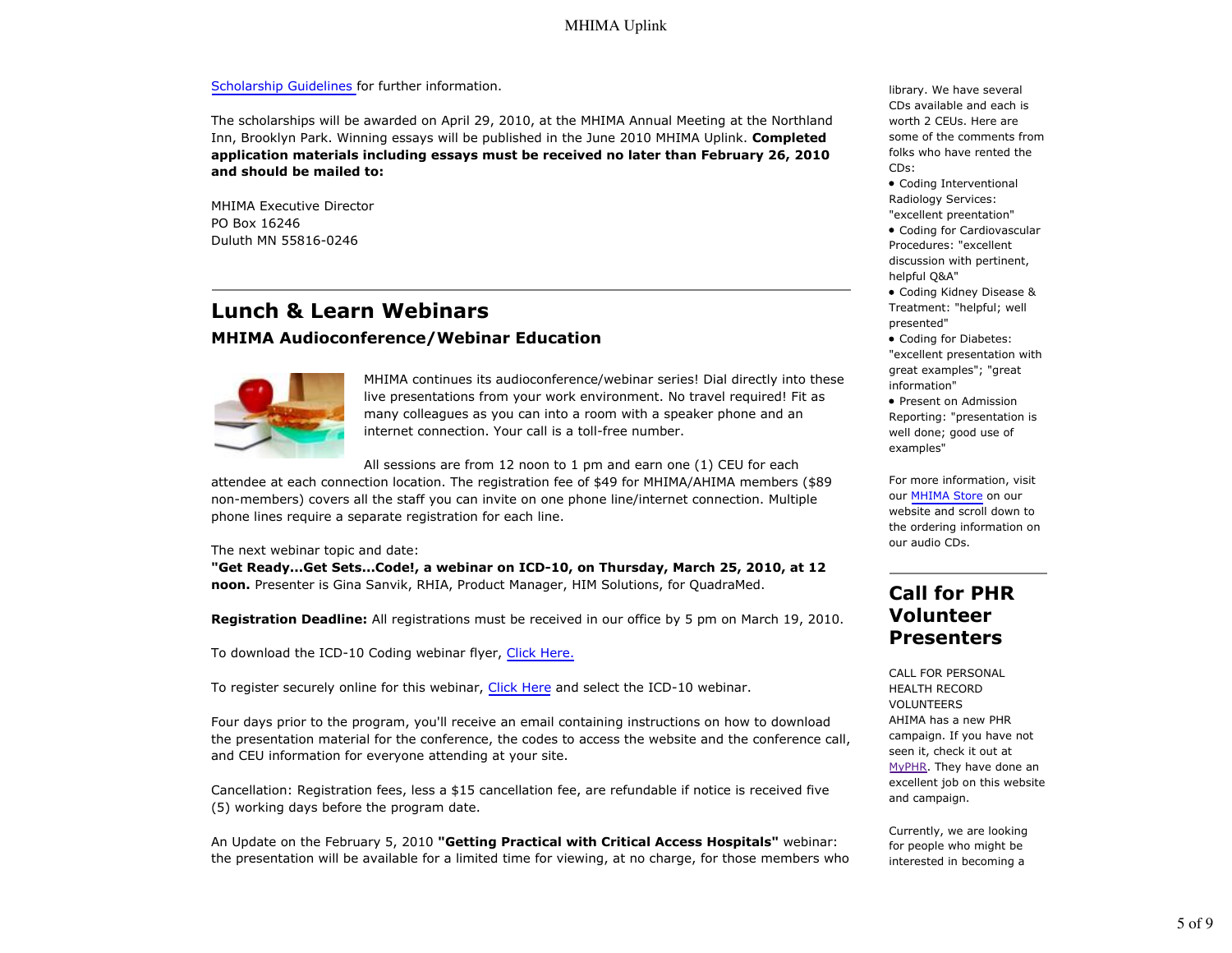purchased the original webinar. Please contact Myrna Wells-Ullandfor more information.

## **Last Call for MHIMA 2010 Distinguished Member Nominations**

The MHIMA Nominating Committee seeks your input for nominees for our 2010 Distinguished Member. This is MHIMA's highest award of honor and is not an elected award. The MHIMA Nominating Committee receives names of nominees and recommends selection of the Distinguished Member to the MHIMA Board.

This award celebrates and honors outstanding members of MHIMA for their loyal service to our state association and their contributions to our profession. Candidates must have been an active member of MHIMA for five (5) years or longer and have made an outstanding contribution to the profession in more than one of the following:

- Volunteer service to our association as an officer, director, committee chair or member, project or task force chair or member, CoP facilitator, or representative of the HIM field at governmental or state health care associations
- Outstanding achievement in professional practice through leadership in a specialty area or innovate approaches to methods improvement
- Leadership in education through regular presentations at HIM conferences or other eduational events, respected instructor in academic HIM programs, or development of teaching strategies
- Contributions in research or published materials such as authorship, editing, or service on editorial boards for journals, books and other publications that advance the HIM profession

You can review the Criteria for Nominations and a list of prior MHIMA Distinguished Members by Clicking Here

**Please email the name(s) of MHIMA members you wish to be considered, along with supporting nomination information, to Diane Larson before February 16, 2010.**

## **Sample Notice of Privacy Practices**

Looking for assistance in developing a Notice of Privacy Practices for your facility? Our Legal Manual team has collected some sample documents for your evaluation and use:

This Sample Privacy Practice document contains the information with the additional applicable Minnesota state law requirements.

Another document can be found on this link: http://www.atcomd.org/downloads/hipaa1.pdf.

They've also provided some information about additional applicable state law requirements:

PHR presenter in local communities. Organizations who welcome presentations include public health, senior citizen organizations, community education programs, etc. I found out that people want to hear about the PHR but they also want to learn more about how to access their health records in general. This is a great way to spread the word about our profession too!

We will be holding a FREE training session on Friday morning (8-11 am) at our Annual Meeting on April 30th to "train the trainers." If you've previously been trained on presenting the PHR information, we highly encourage to attend this session. All of the materials have been updated.

If you would like more information, please contact me at Carolyn Gaarder. Thanks, and think spring!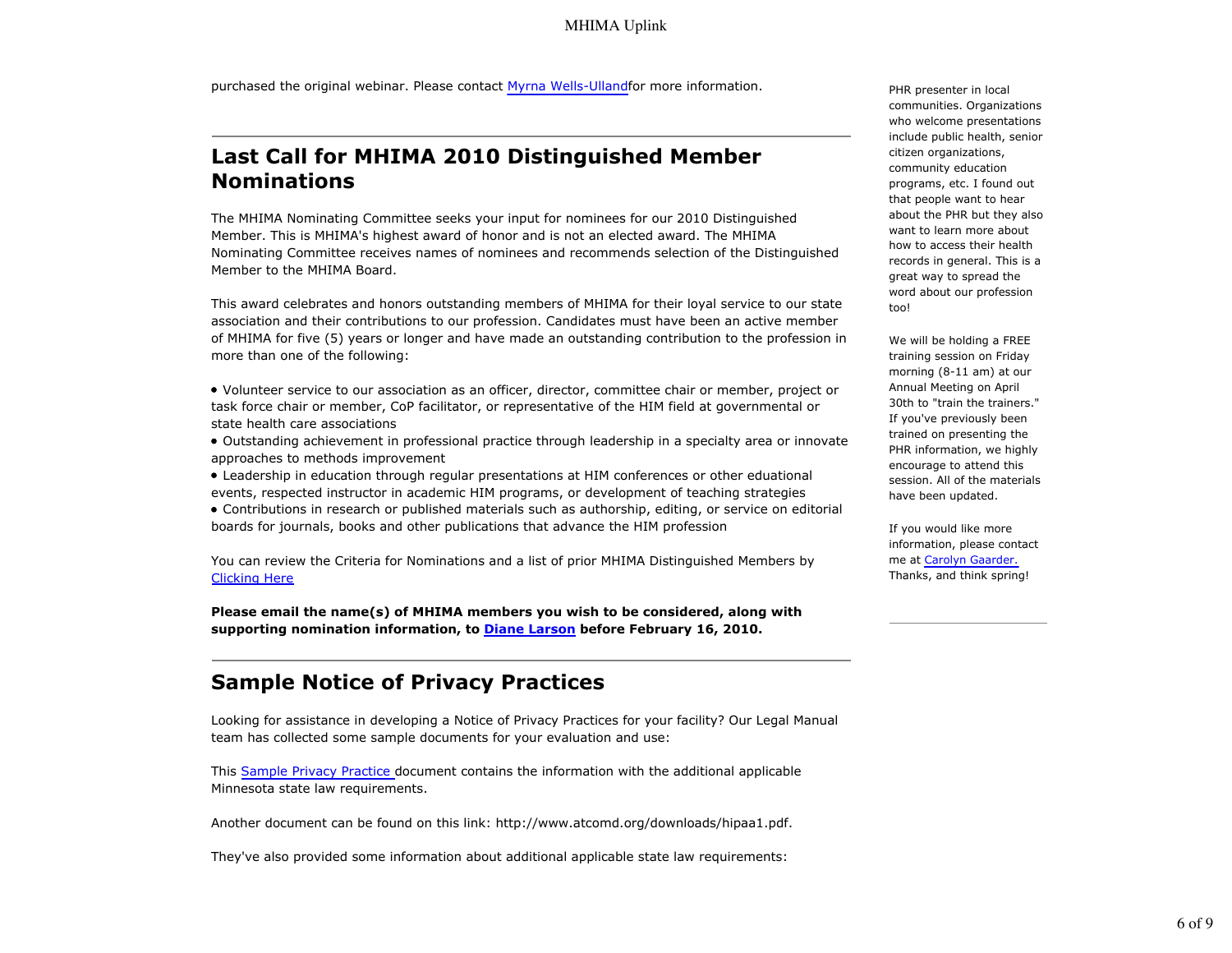**Research**: Minnesota law generally requires patient consent for disclosures of protected health information to entities to outside researchers for medical research purposes. (Facility) will obtain such consent from their patients or refusal to participate in any research study, or willmake a good faith effort to obtain such consent or refusal, before releasing any identifiable information to an outside researcher for research purposes.

**Military Personnel**: Minnesota law generally requires patient consent for disclosures of protected health information by (facility) for military purposes referenced in privacy notice, unless the disclosure is specifically required by federal law.

**Law Enforcement Activities**: Minnesota law generally requires patient consent for disclosures of protected health information by (facility) for law enforcement purposes, unless the disclosure is in response to a valid court order or warrant.

**Funeral Directors**: Minnesota law generally requires the consent of a patient's authorized family or legal representative for disclosures of protected health information by (facility) Minnesota Entities to funeral directors.

**National Security Activities**: Minnesota law generally requires patient consent for disclosures of protected health information by (facility) for national security purposes, unless the disclosure is specifically required by federal law.

If anyone has developed a NPP that includes both MN and WI applicable state laws, we'd love to see it, and share it, if possible. Questions? Contact Chris Bushaw

# **The "Write" Stuff**

Carolyn Gaarder, RHIA, MLA

I found some wonderful articles written by C. Kay Smith and published by the National Cancer Registrar's Association under the title of Write On! I have permission from both Kay Smith and NCRA to publish portions of those articles. They deal with those questions we all have with written English language and didn't know who to ask. So, here goes. Let me know if this article is helpful.

Select the best choice in each of the following sentences.

1.

a. The patient who/whom is in room 5409 was scheduled to be discharged today.

b. Who/Whom was elected chair of the committee?

c. The investigation team decided that testing serum samples from whoever/whomever reported having symptoms was prudent.

d. Whoever/Whomever is speaking, please identify yourself.

e. The director will select the candidate who/whom he decided will serve the organization's needs the best.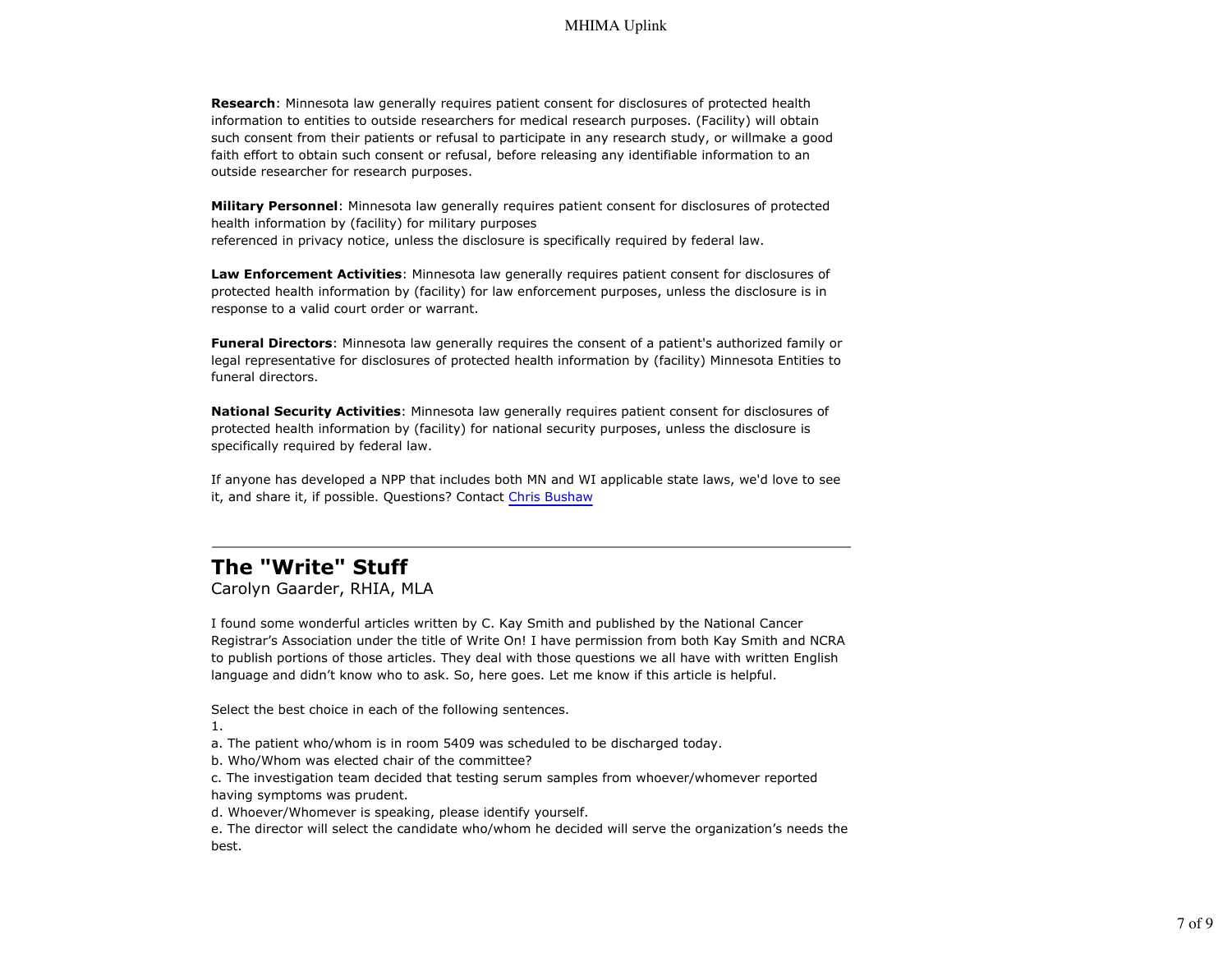#### Answers:

a. The patient who is in room 5409 was schedule to be discharged today.

You will probably recall from your school days that **who** is used as a subject, and **whom** is used as an object. Although that seems to be a simple rule, real-world sentences makes deciding the correct usage more difficult.

In statement a, who is the subject of the verb is, and patient is the subject of was scheduled. b. Who was elected chair of the committee?

In statement b, **who** is still the subject of the verb "was elected" even through the sentence is in the form of a question.

c. The investigation team decided that testing serum samples from whoever reported having symptoms was prudent.

Statement c is a bit more complicated because the clause **whoever reported having symptoms** is the object of the preposition from, and whoever is the subject of the verb reported.

d. Whoever is speaking, please identify yourself.

Statement d is likewise complicated because the subject-verb order is reversed and because whoever is used as a relative pronoun with this, the subject of the clause, as the antecedent.

e. The director will select the candidate who he decides will serve the organization's needs the best. To solve e, remove the expression he decides to see that the subject of the verb will serve should be who.

2. Select the best choice in each of the following sentences.

a. Her lack of an adverse reaction to the first vaccination effected/affected her decision to continue taking the series.

b. The infection's effect/affect on the patient's breathing was apparent within the first 24 hours.

c. The therapist noted that Jane's effect/affect was a classic sign of her mental disorder.

d. To effect/affect a change, the medication will require more time.

e. The medication's effects/affects will require more time before a change can be detected.

### Answers

a. Her lack of an adverse reaction to the first vaccination affected her decision to continue taking the series.

b. The infection's effect on the patient's breathing was apparent within the first 24 hours.

c. The therapist noted that Jane's affect was a classic sign of her mental disorder.

d. To effect a change, the medication will require more time.

e. The medication's effects will require more time before a change can be detected.

Effect and affect are often confused because they both can be used as a noun or a verb and they both can mean "influence." One key difference, however, is that affect is used as a noun only in regard to psychology or psychiatry, as in the case of statement c. When used in this sense, the accent is on the first syllable of affect. In the rare event of effect being used as a verb, meaning "to make happen" as in the case of statement d, it must have an object. Typically, you will be safe using affect as a verb and effect as a noun.

3. Select the best choice in each of the following sentences.

a. The principle/principal finding of the investigation was the basis of the health department's recommendation to the city council.